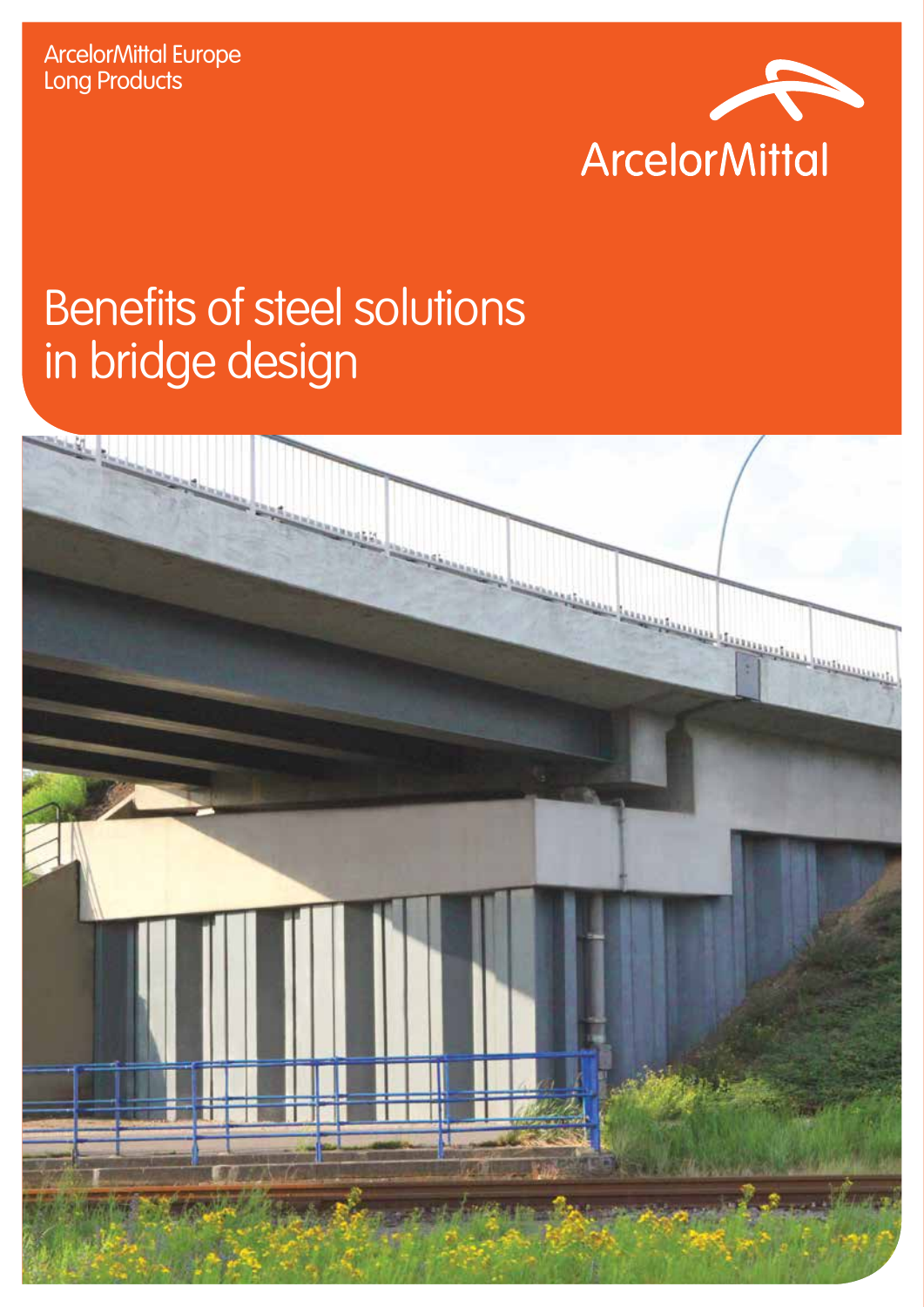## Think steel first!

#### Our contribution to pioneering projects

Today's modern bridge construction projects face new challenges. The public, the regulators and the authorities demand new structures that are cost effective during their planning, execution, lifetime and dismantling. This translates into a higher relevance of the life cycle costs, and the so-called external costs associated with the execution and maintenance of the structure.

Politicians, building regulators and other decision makers face the challenge of choosing sustainable bridge designs, for which the price of the construction is not the only variable, but one of many, such as construction time, social impact (during construction and operation), environmental impact, maintenance, etc. Current procurement practices tend to favour the cheapest bridge design with low construction cost, disregarding expenses due to operation and maintenance and ignoring the impact that longer construction times have on traffic conditions and the public.

Approximately 80 % of the bridges that comprise the European road network can be classified as small or medium span structures

The right choice of bridge design

For two-span road bridges with an average span and traditional abutments, the construction of the abutment accounts for approximately 40 % of total manufacturing costs of the bridge if no temporary pit walls are required. This figure rises up to roughly 55 % when temporary retaining walls are required for the construction [2]. In these situations, **abutments with sheet** piles are a smart alternative to traditional construction, as the sheet pile can take over both functions, serve as retaining walls and as permanent, load-bearing structural elements [3].

Steel sheet piles are always highly cost-effective whenever the construction of the structure requires additional temporary pit walls. This is the case, when a change of ground level is to be accommodated during the construction stage, when building below the groundwater table and when the excavation pit needs to be protected against flooding.

of less than 50 m. When performing a very simple analysis, reinforced concrete and prestressed concrete appear to be the most cost-efficient solutions available. On the other hand, it is widely accepted among the construction industry that composite structures are the best solution, either for spans larger than 50 m, or when height restrictions apply, or if shorter construction periods are required [1]. In recent years, numerous studies and examples have demonstrated that composite bridges provide cost effective solutions for shorter span structures even if these conditions do not apply.

Further the use of steel sheet pile abutments instead of abutments with temporary buildings pit walls can reduce total construction time by a minimum of 10 % [5].

There are also significant advantages when building the composite bridge deck on hot-rolled, high strength steel sections. To reduce the space needed for the construction site, these composite elements can be partially prefabricated offsite and supplied to the construction site as load bearing elements during construction and the final stages.In addition, it is possible to install the prefabricated bridge girders during brief shut down periods of the crossed road, avoiding major disturbances to drivers and commuters, allowing traffic to circulate below the bridge while any subsequent work is safely carried out above the carriageway.

## The hidden costs of traffic congestion

Not only the direct building costs must be considered, but also the economic costs generated by delays, increased fuel consumption and air pollution caused by traffic congestion during the bridges' life cycles. Congestion has a massive economic impact.

According to data published in 2016, the average cost per hour that a European passenger spends stuck in traffic is estimated at 20€ [6].

Choosing a design with a reduced construction time, and with low maintenance requirements, becomes a priority when a global analysis takes the cost of the external effects into account. Especially as one of the main reasons for slow moving traffic the construction sites are going to grow in number in the coming years, as the infrastructure investment in Europe is foreseen to increase.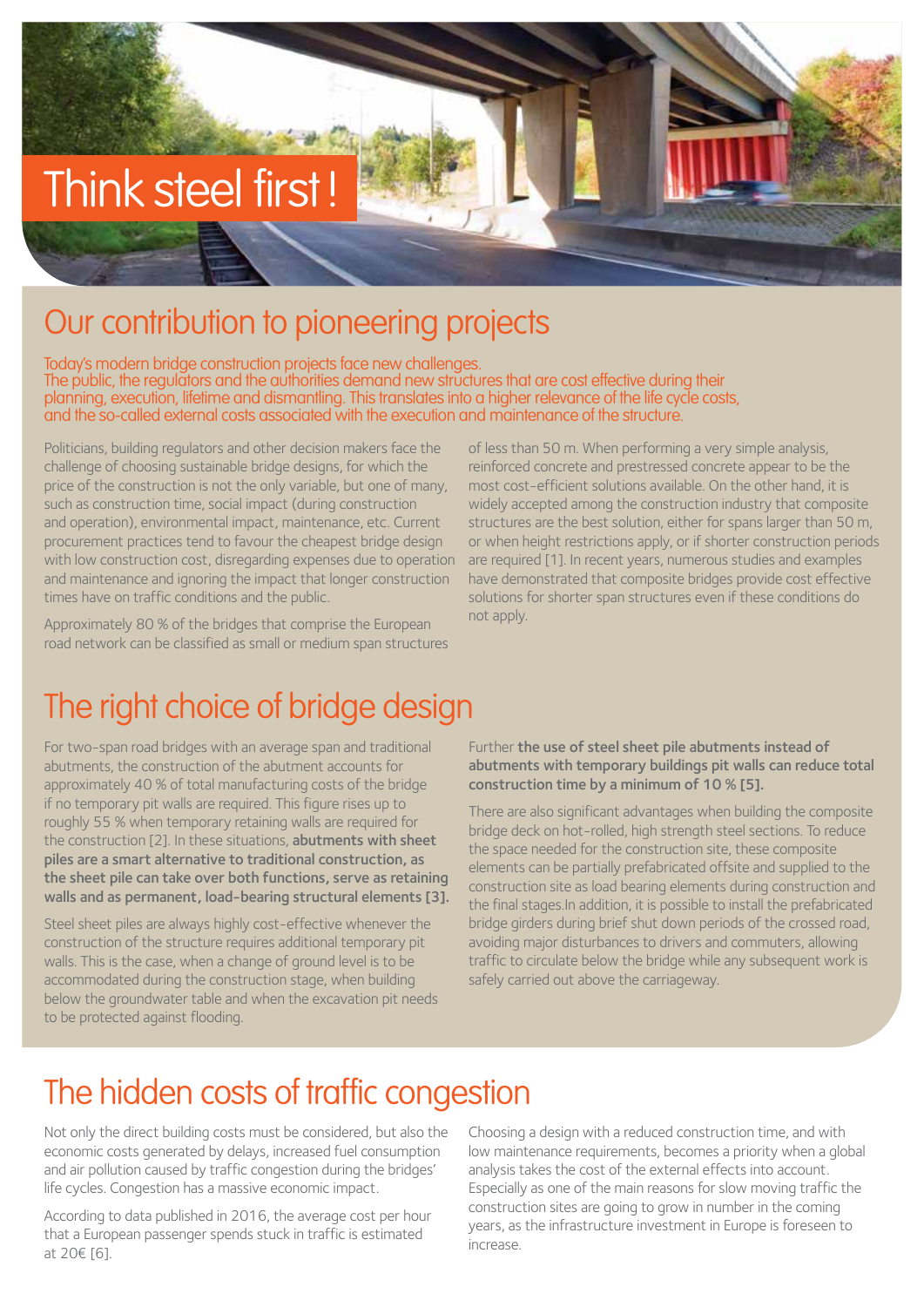### The study



A case study, performed by the Karlsruhe Institute of Technology (KIT), assesses all associated costs and performance of a traditional concrete bridge versus a bridge whose abutments are constructed using steel sheet pile sections. This comparison is performed for a two-span superstructure with spans of 22,50 m and a superstructure width of 11,50 m accounting for a standard crossing of a national road over a 3-lane motorway with an average daily traffic (ADT) of 70'000 vehicles:

Option 1: Steel Sheet Pile abutment (SSP abutment)

- 16 m long piles on the front wall;
- 13 m long piles on the lateral wings.

Option 2: Reinforced concrete abutment (RC abutment)

- 4 piles per abutment plus 2 per wing wall;
- 10 m length concrete piles of 90 cm diameter.

Choosing a bridge designed with steel sheet pile abutments and a composite deck built with steel sections leads to global cost benefits such as:

- 7 % reduction on the construction costs;
- 3,5 % reduction on the life cycle costs over 100 years life time (based on a real discount rate of 2 %);
- Up to 15 % reduction in the economic impact of the external effects during the service life of the structure.



#### Bridge-building technologies of the future: fast, efficient and economical in the long term

Composite steel bridges with steel sheet pile abutments are robust structures that require limited maintenance and repairs. Due to the use of state of the art corrosion protection techniques 100-years design life without the need to replace any component are achieved.

Steel sections offer the advantage of an easy dismantling, recovery and recycling after the bridge service life, ensuring that no residues remain in the soil and adding a valuable contribution to the circular economy. This helps to prevent the abuse of natural resources.

- [1] Friedrich H.: Aktuelle Herausforderungen und zukünftige Entwicklungen im Brückenbau im Bundesfernstraßennetz (Current challenges and future developments for bridge constructions in the federal highway network). Stahlbau 87 (2018), issue 6.
- [2] Schmitt V., Seidl G., Vogel C.: Untersuchungen zum verstärkten Einsatz von Stahlverbundkonstruktionen bei Brücken kleiner und mittlerer Stützweiten (Investigations on the increased use of steel composite structures for bridges with small and medium spans). P629 Forschungsvereinigung Stahlanwendungen e.V., final report, 2006.
- [3] Grundbau-Taschenbuch. 8th edition, Ernst & Sohn, 2018.
- [4] RI-WI-BRÜ Richtlinie zur Durchführung von Wirtschaftlichkeitsuntersuchungen im Rahmen von Instandsetzungs-/ Erneuerungsmaßnahmen bei Straßenbrücken, BMVBS, 2007.
- [5] Zinke T.: Neue Brücken braucht das Land. Frankfurter Allgemeine Zeitung Verlagsspezial / Zukunft Stahl / 30 November 2017.
- [6] Zinke T.: Nachhaltigkeit von Infrastrukturbauwerken Ganzheitliche Bewertung von Autobahnbrücken unter besonderer Berücksichtigung externer Effekte (Sustainability of infrastructure structures – Holistic assessment of motorway bridges with special consideration of external effects). Karlsruhe: KIT Scientific Publishing, Dissertation 2016. Online available http://www.ksp.kit.edu/download/1000053695.